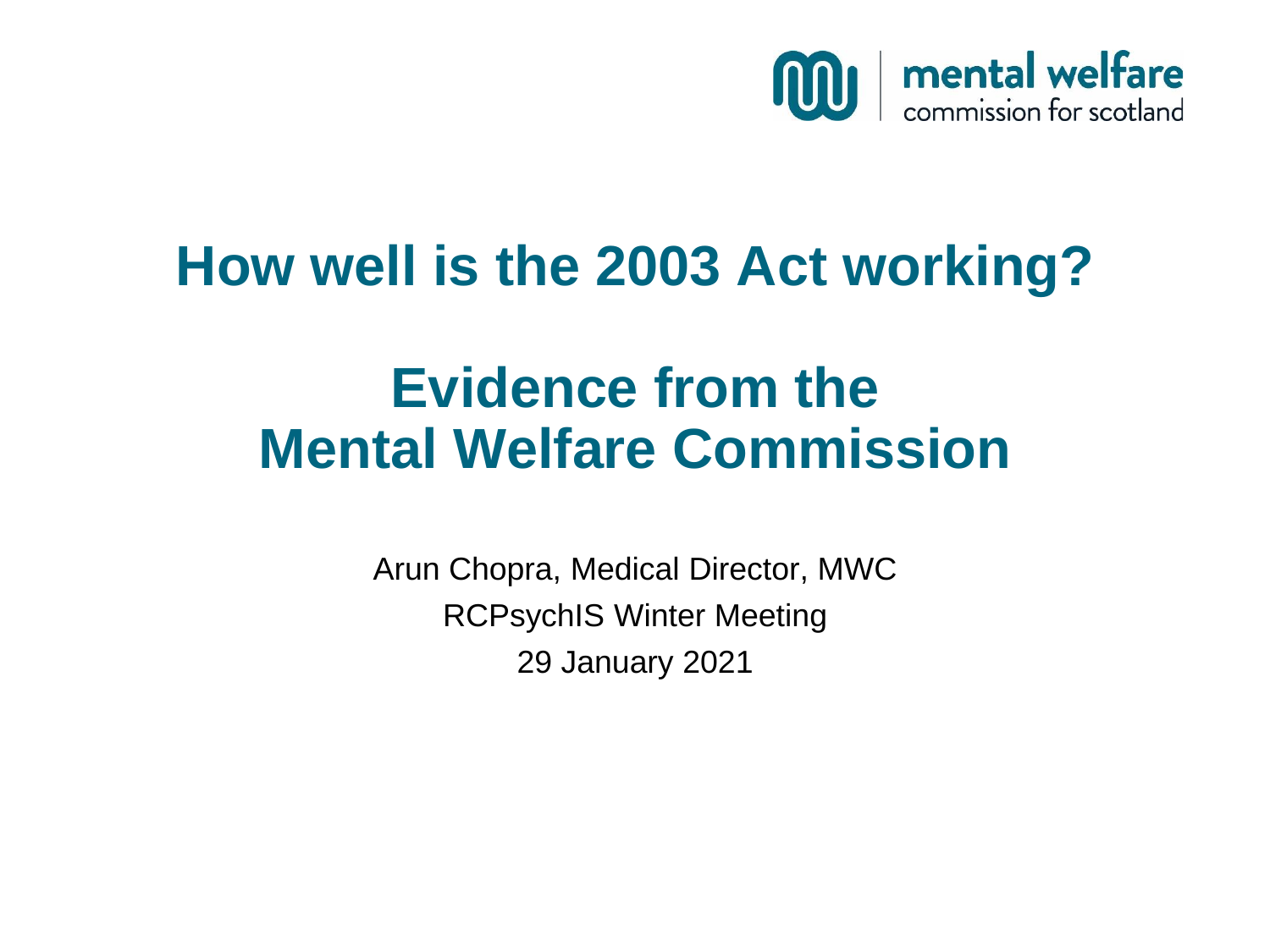

### **Is the 2003 Act working as intended? An approach:**

- 1. Are the Millan principles being respected?
- 2. Lessons from civil detentions on the Act in operation?
- 3. Availability of decision making supports; universal access to advocacy; widespread use of advance statements?
- 4. Are safeguards operating effectively and consistently?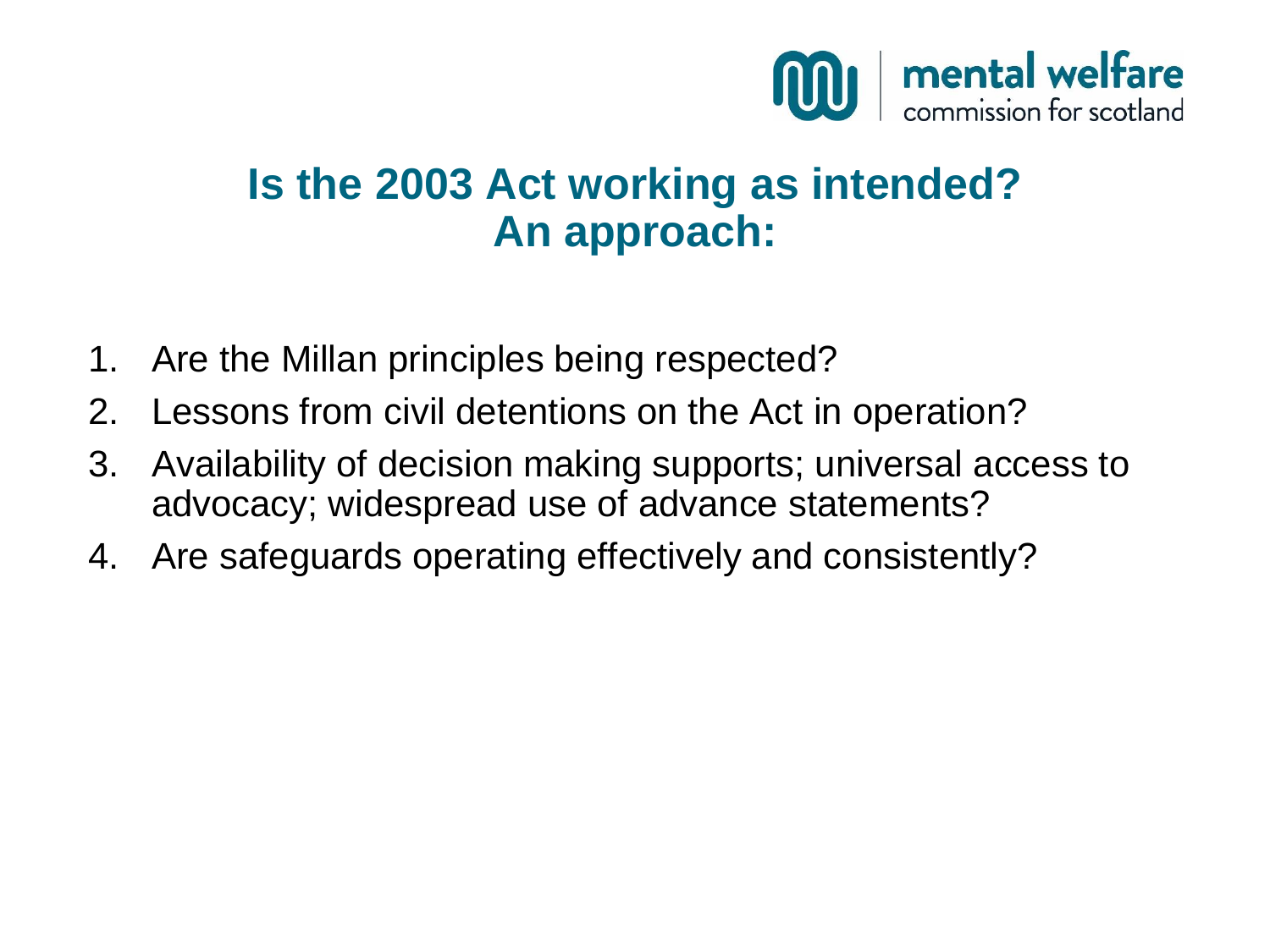

### **The Millan principles – are they respected?**

- Equality (Bansal, 2014- 4.8x higher rate of detention on CTOs for black people in Scotland; SIMD modelling on YP detentions, MWC October 2020)
- Respect for diversity ( but e.g., even the forms could do with a refresh)
- Respect for carers (Carers' experience of interaction with services, MWC 2020)
- Benefit
- Participation
- Non-discrimination
- Child welfare (CAMHS wait list; inappropriate settings of care)
- Informal care (where possible) (note (Atkinson 07, Carswell 07 (in Lyons 2008) on impact of Act on informal patients (Tribunal working as intended?)
- Least restrictive alternative (limit breach of autonomy to minimum necessary-Setting of care?, **Proportionality?**
- **Reciprocity**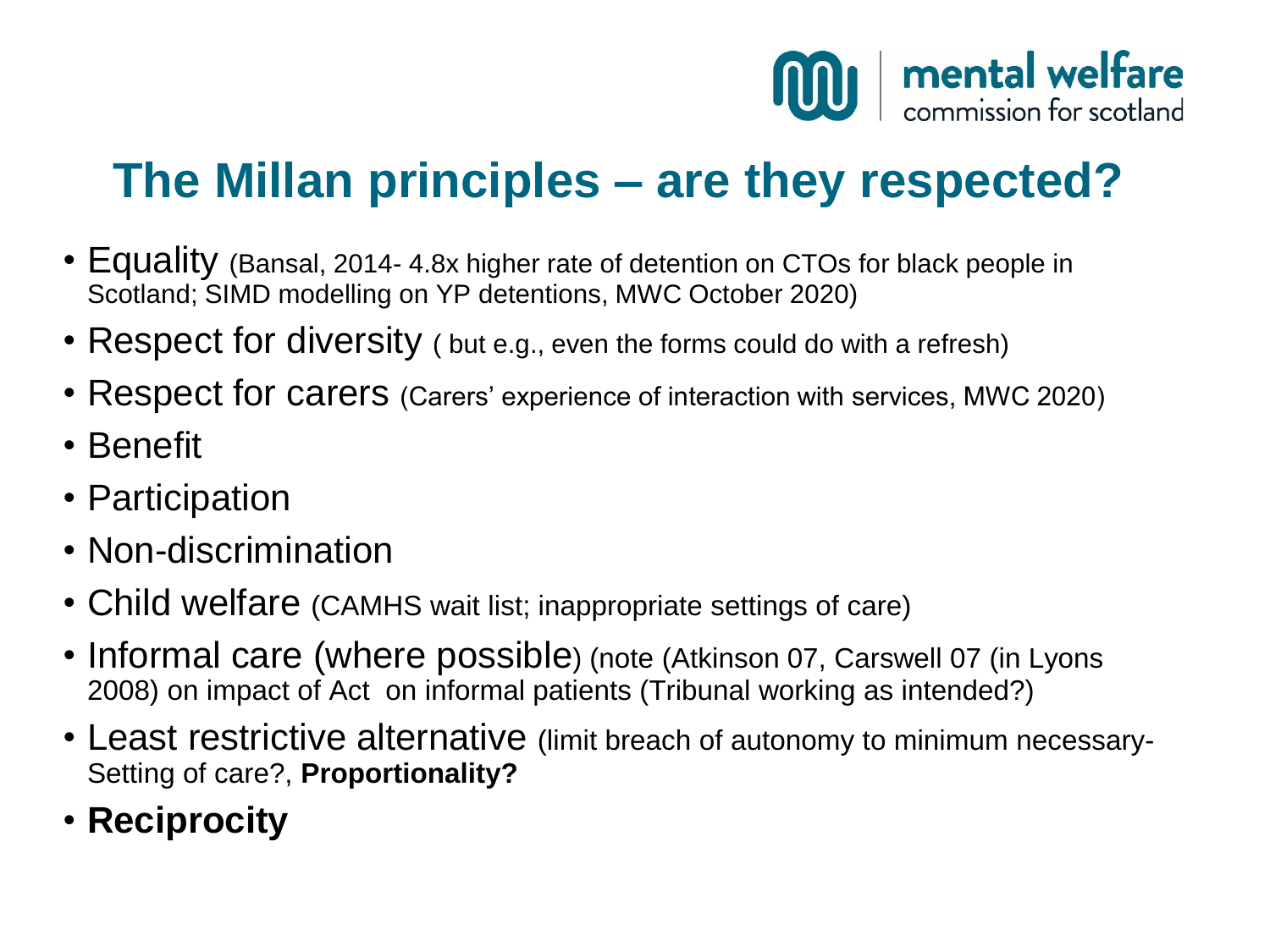

### **Has reciprocity found expression?**

• What the Millan Committee said:

*Where society imposes an obligation on an individual to comply with a programme of treatment and care, it should impose a parallel obligation on health and social care authorities to provide safe and appropriate services, including ongoing care following discharge (p19,New Directions)*

• What the Act says:

*'…regard to the importance of the provision of appropriate services to the person who is or has been subject to the certificate or order….'* 

s1(6)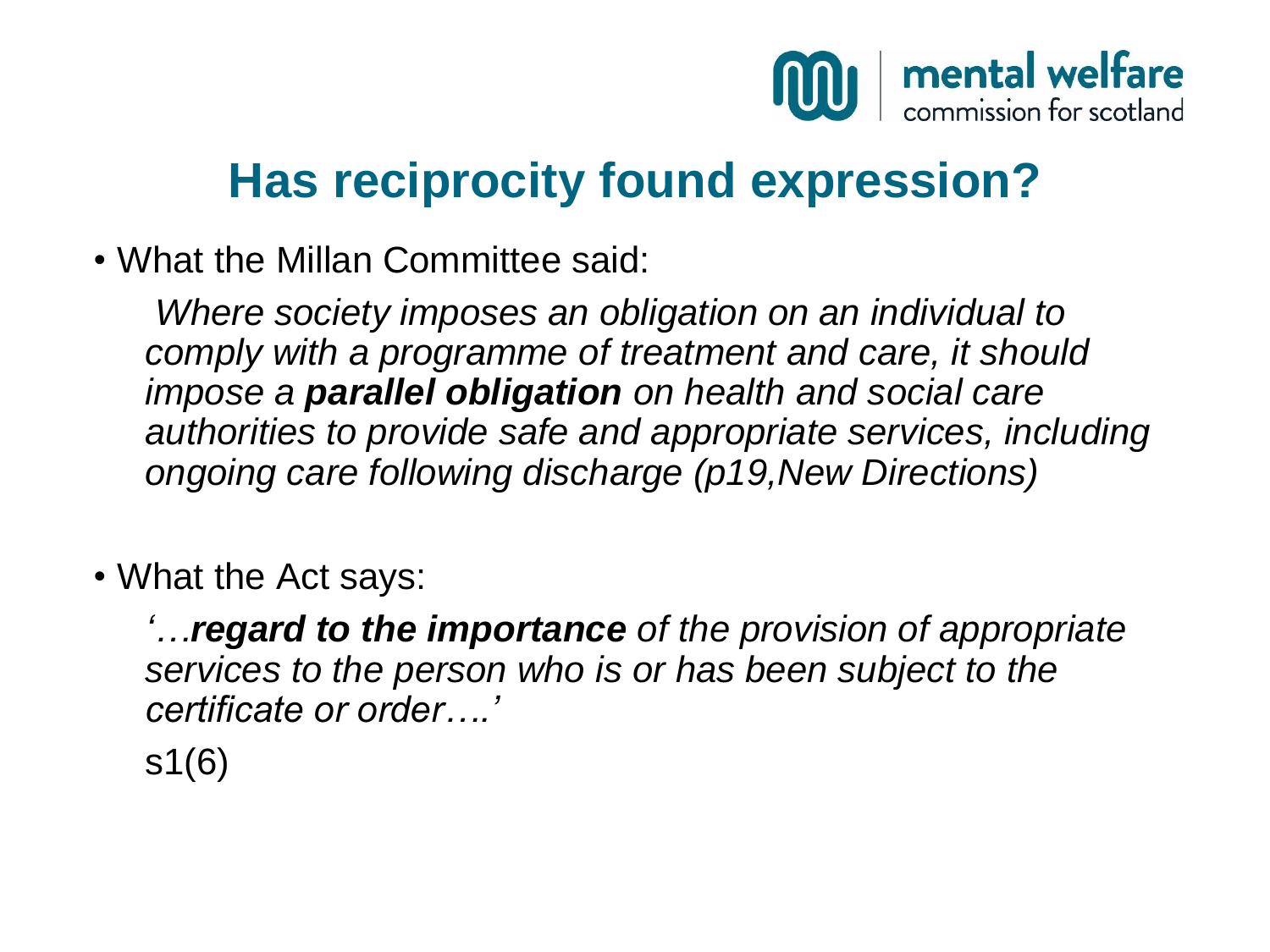

### **Mind the Gap: Rights & Justice**

#### • **In the gap e.g.,:**

- YP detention; Perinatal monitoring;
- People whose discharge is delayed from MWC reports: No through road (LD) (2016)- 1/3rd Autism& complex care needs  $(2019) - \frac{1}{2}$ Scotland's mental health rehabilitation wards (2020) - 1/3rd

Forensic Report (Medium and Low secure) (2017) : 61 people in LS

More generally, the lack of resources to deliver the highest level of care that we aspire to.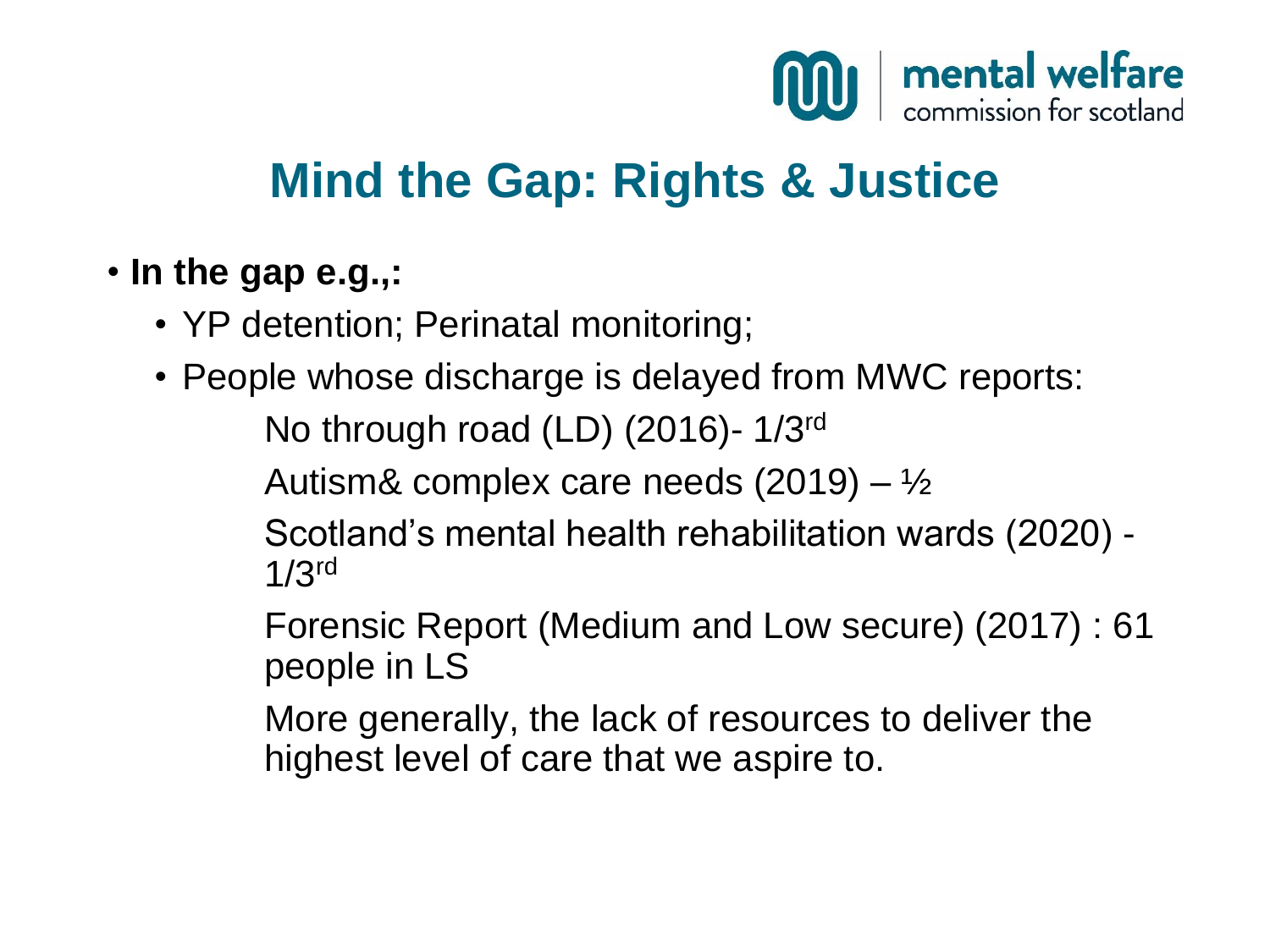

## **Rights & justice- 2**

- **Do principles translate to justiciable rights for individuals?**
	- MHTS Recorded matters (s64 (4) (ii) specify services, treatment etc.,

Commission monitoring of this in 2009, 2013- patchy- lack of awareness from patients and named persons;

- Commission powers ?
- (Cf 117 after care in England and Wales)
- Concern re: resources being directed by the courts?

cf, Excessive security: A qualified success? (Ending 'entrapment' based on Least Restrictive principle- Millan p337 )

• **Distributive justice and the pandemic.**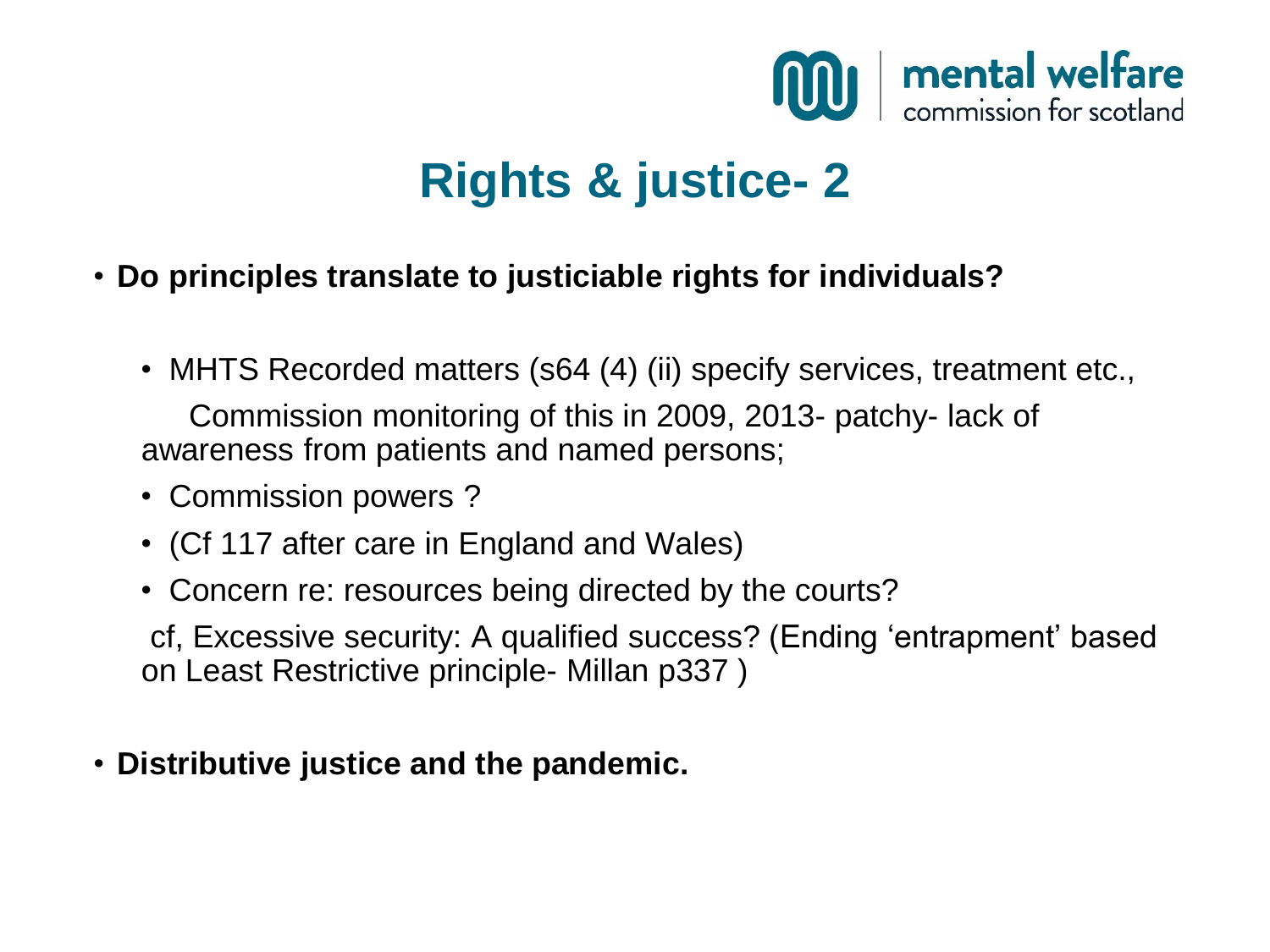

### **Detentions at highest level since Act came in**

NB, A term of reference for the SMHLR is why the rising rates; and why the large geographical variation in the use of the Act



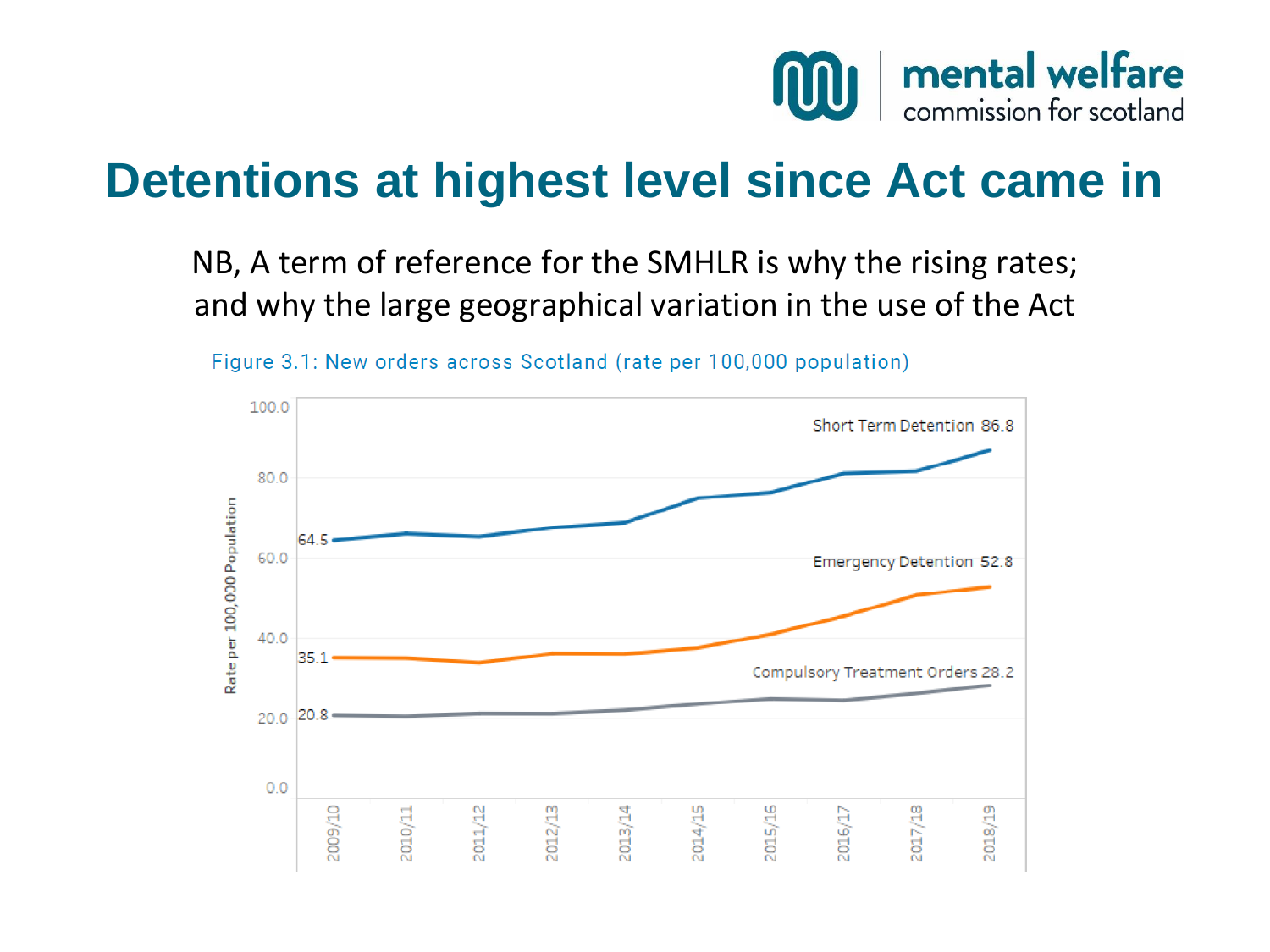

### **Evidence from EDCs**

- EDCs and geographical variation- (note Palin 2019 on this: service factors, rural & remote vs urban )
- Millan expectation would be that EDCs would be used 'sparingly' (Lyons 2008); SG Quality Indicators (MH Strategy 2017- 2027) as EDC rate being an inverse marker of quality
- STDCs are the preferred route into hospital; Act commenced 46% of EDCs started in community- now 34%, gradual decline)
- Expectation was that EDCs without MHO consent would be rare (but EDC with MHO consent 5 year average 53%; (pandemic 45%) (MHO role and importance of different professional values)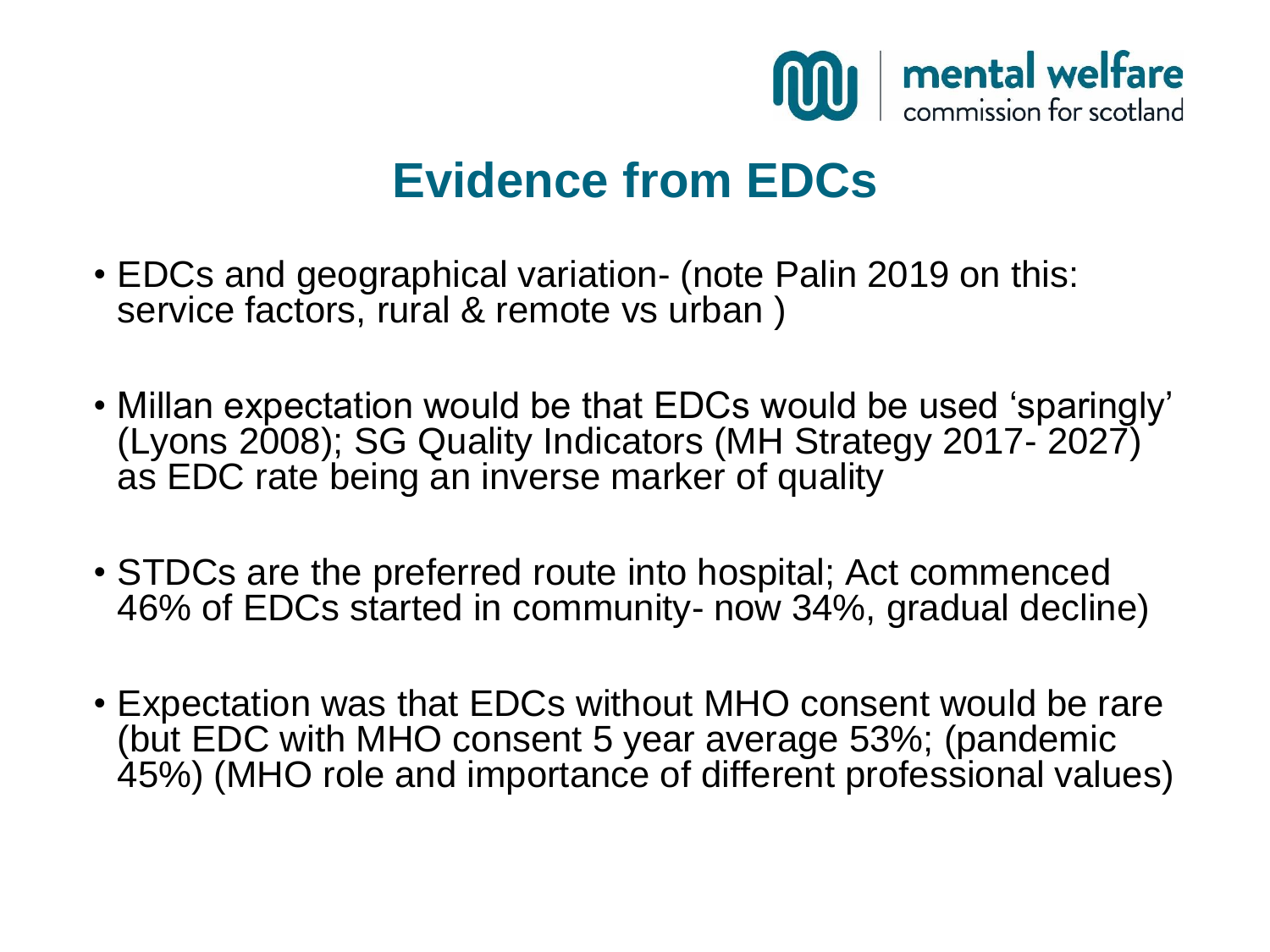

#### **Evidence on STDCs (unpublished data from the Commission)**

- 40% rise in STDCs since Act started (some groups more); significant variation
- $\cdot$  2005-2019 = 47,330 STDCs
	- 40% went onto CTO;
	- 39% revoked before 28<sup>th</sup> day (distribution on next slide);
	- 21% lapsed/revoked on the 28<sup>th</sup> day (s49 duty)
	- "...The use of the Act is reflexive' IRMHA p120

White paper: increase safeguards

Excluding the 28th day lapse, average LoS on STDC is 14 days (Implications?)

• Also cf, NZ 1992 Act, different time frames, 5, 14, 6 months.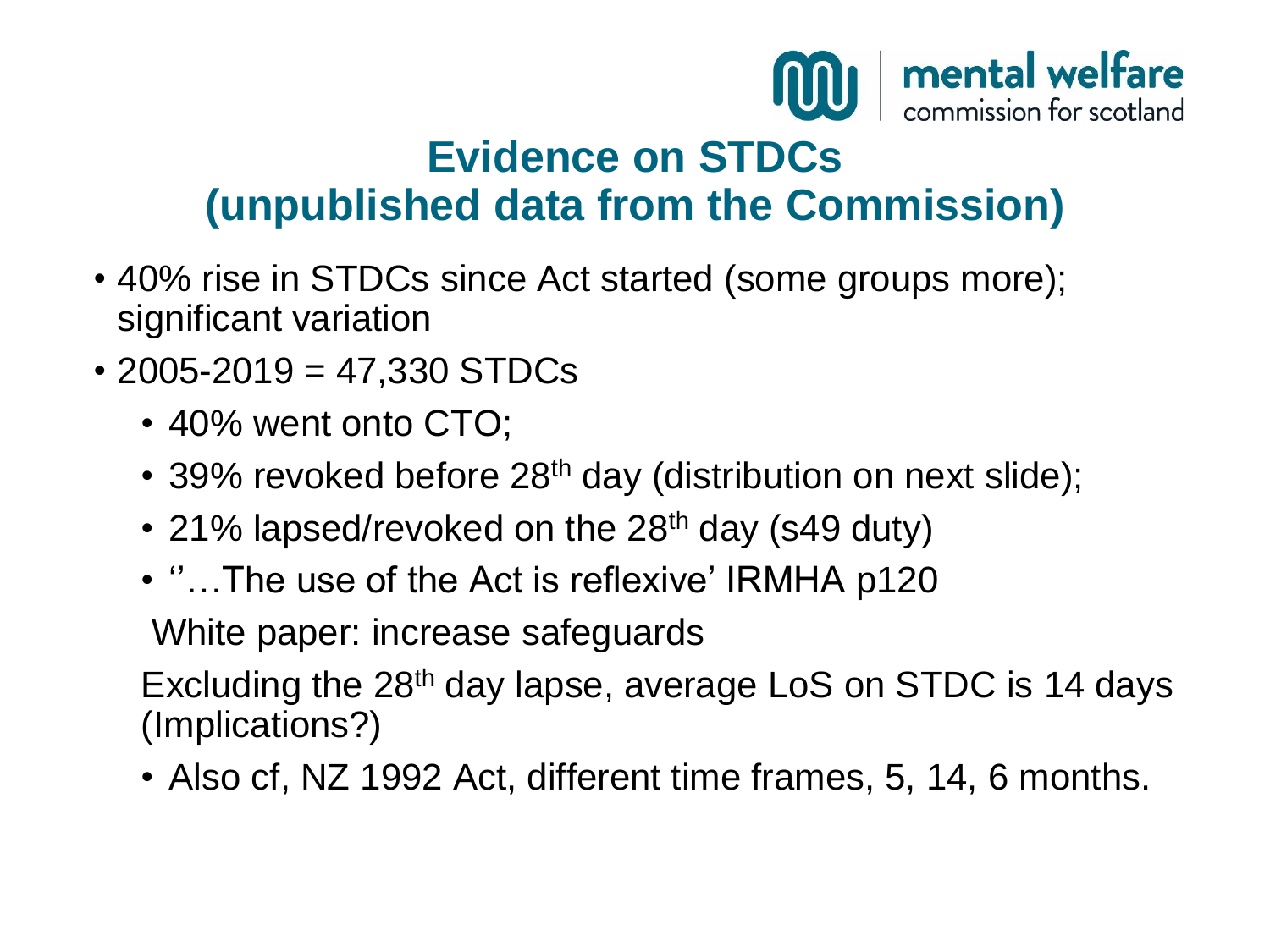



Day revoked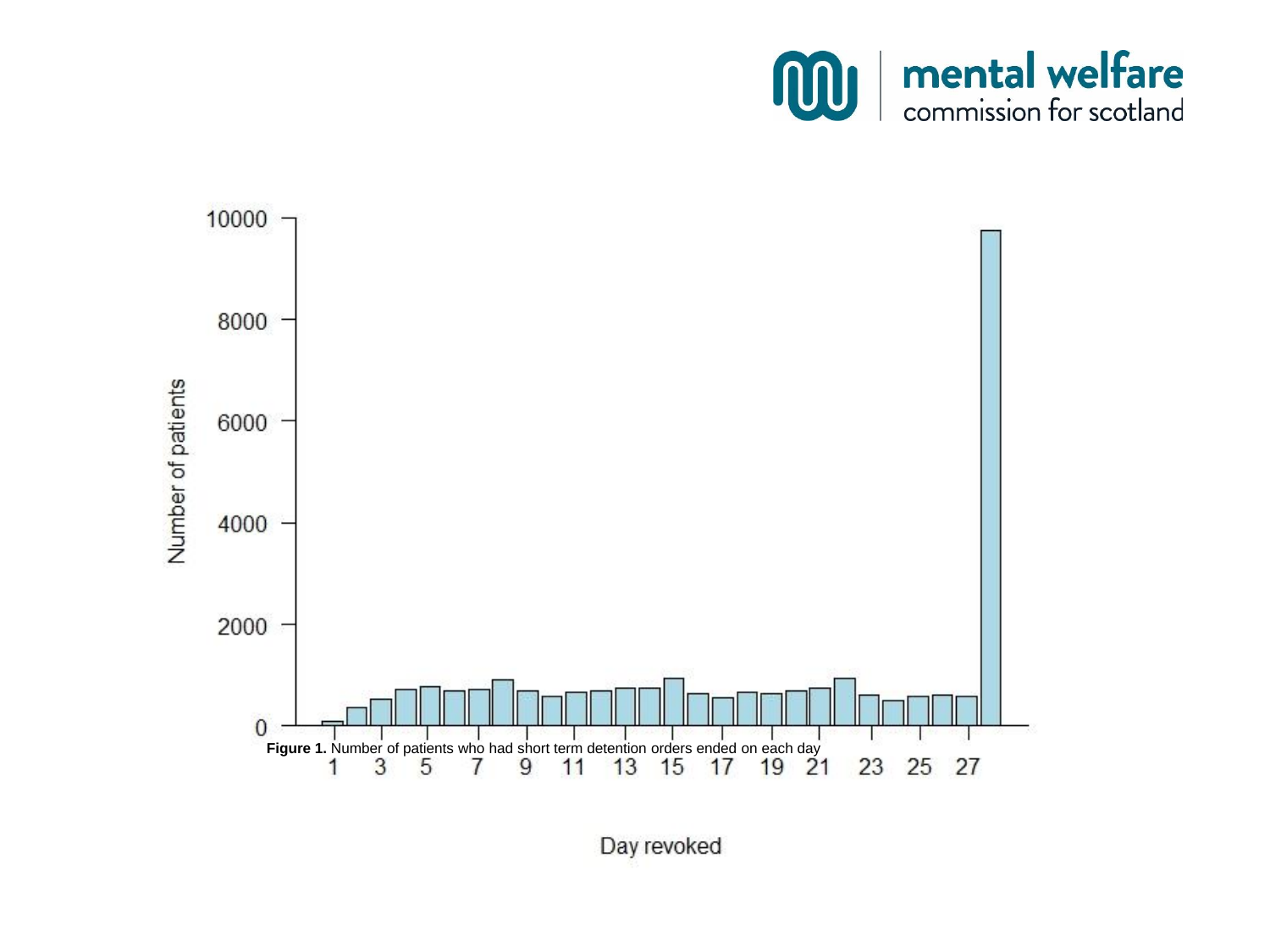

### **STDCs, equality and proportionality:**  *unpublished preliminary analysis*

- Being black; being male; and increasing age are statistically significantly associated with longer STDCs (equality principle)
- Service models and culture matters: statistically significant variation between the top 10 admitting hospitals on likelihood of 28<sup>th</sup> day revocation and duration of STDCs.
- Days of the week make a statistically significant difference; most likely to be admitted on a Friday; Monday most likely for discharge; very very unlikely to get discharged at a weekend; weekly ward rounds seem to exert an effect.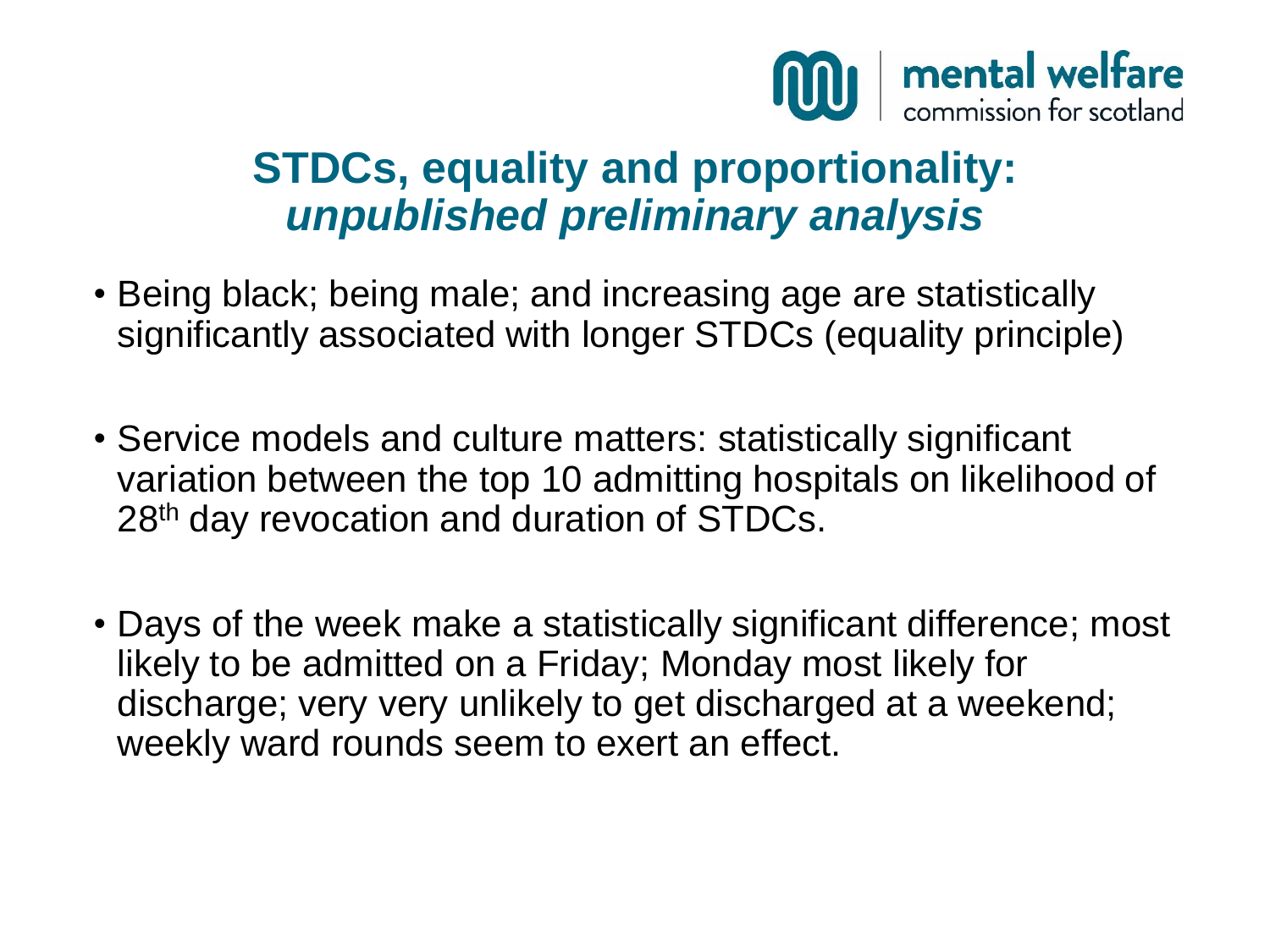

### **Evidence on Compulsory Treatment Orders**

- Significant regional variation
- Prevalence of CTOs has risen, largely driven by the 56% increase in prevalence of cCTOs
- Scottish Exec estimate at any one time, about 200 people would be subject to a cCTO(Kings Fund, 2006) OCTET ; currently about1800 people
- Burns et al 2013, no difference in readmission from CTOs- OCTET;
- Taylor et al 2016, Scottish study, did show savings on bed days (66- 39)
- Length of an 'average' CTO = 501 days
- Are principles of Least restrictive; informal care, engaged here?
- Commission visit on people on CTOs recommended a 'revocation strategy' but should law development go further 'sunset clause'?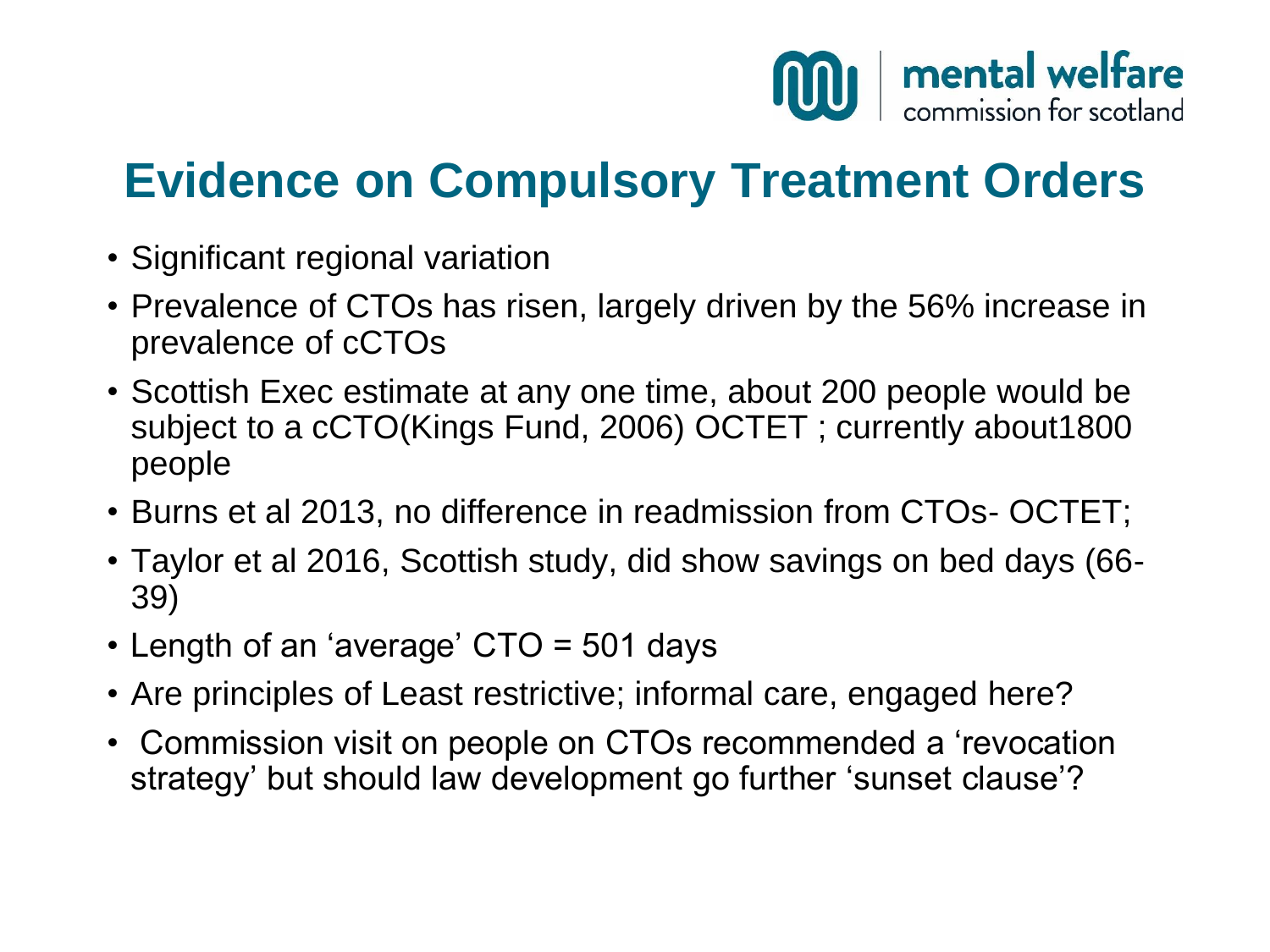

#### **Positive Safeguards: Evidence on Advocacy- March 2018**

- S259 introduced a duty on services to ensure availability of advocacy and a right to Individual advocacy.
- Individual advocacy is widely available (collective advocacy; non instructed advocacy less so)
- Most services prioritising referrals for people subject to MHA
- Significant gaps in provision for children and young people
- Lack of attention to equalities (cf., UK White Paper, 'pilot culturally specific advocacy', amongst other interventions to tackle racial inequality entrenched)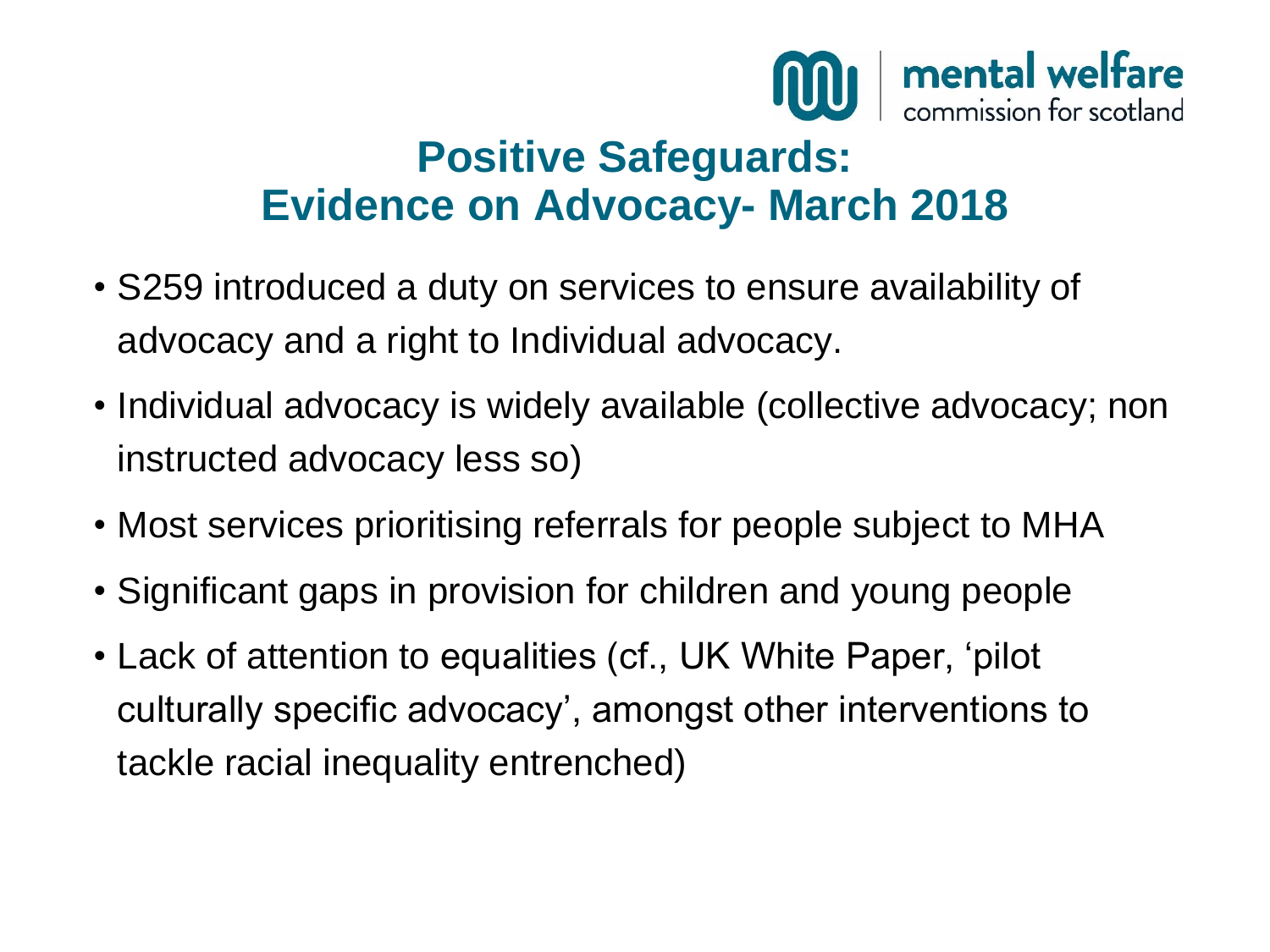

#### **Positive Safeguards: Advance statements (not there yet…)**

- legal duty to pay attention to wishes expressed when well(s 275)
- Register established in 2015 Act
- AS registered with MWC is a QI indicator for SG
- 2018/19 271 returns (253 people) none in Borders, 1 in A&A; 2 in Highland – so still minority interest
- **Prevalence Study –** *(***Ross,** *in draft, preliminary data)*  **detained patients (visited by DMP for authorising treatments on T3s) = 6.6% (f>m ASO%)**

(cf, English study we found 4% use (Morriss et al, 2017)

- Issues: Awareness & mechanism to create, too broad in content?, limitations of retrospective scrutiny?
- Pandemic attention on advance planning provides opportunity to address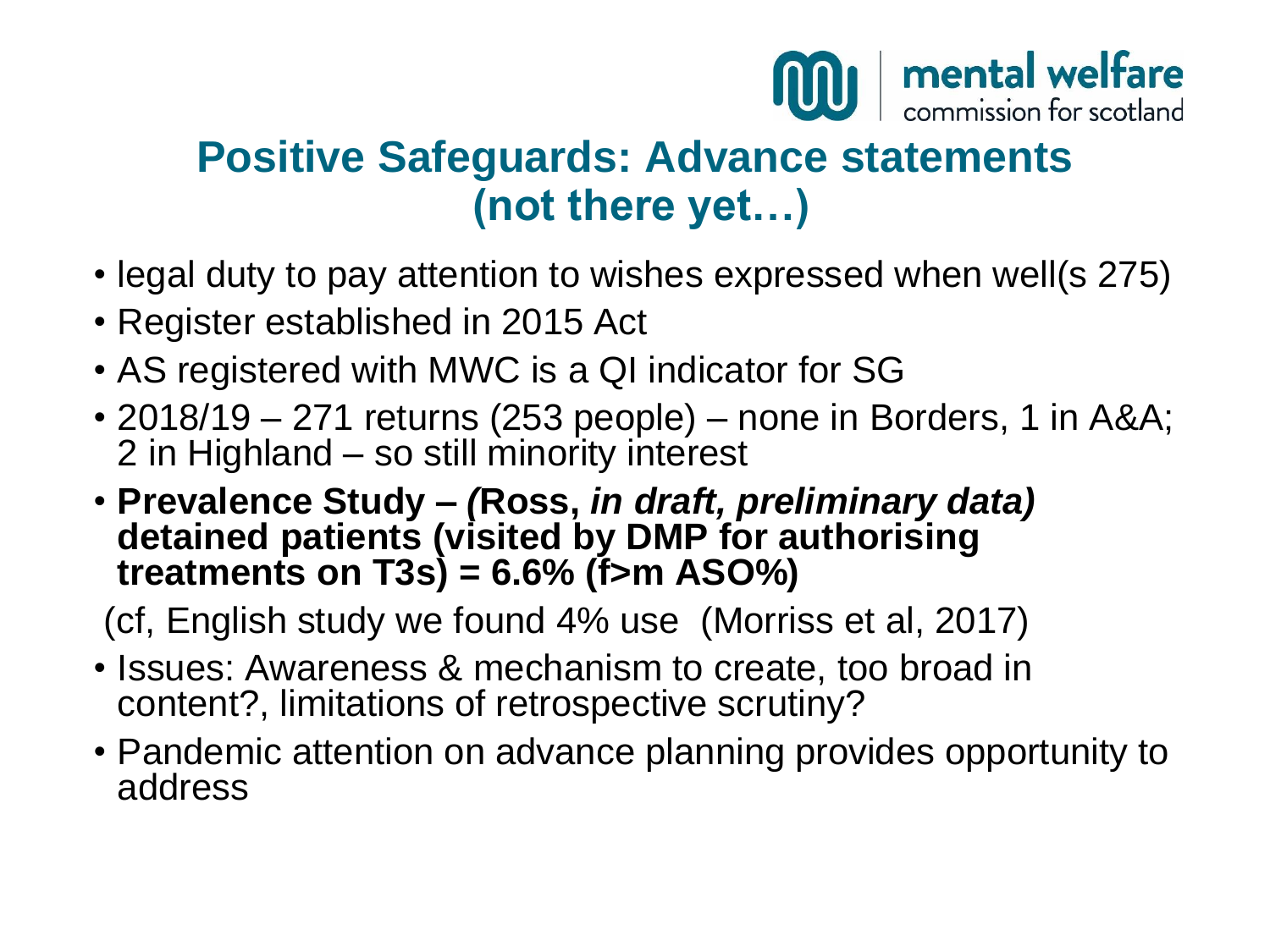

### **Part 16 safeguards & The role of the DMP**

- The system works
- CQC- SOAD 'challenge rate' 27%; (our 'change and challenge' rate around 12% but is that a meaningful metric?)
- Much discussion took place before the Appendix E was actually written. The 'new' electronic form to request a DMP will help with this.
- New roles? What should attract safeguards?

(cf, White paper recommendations)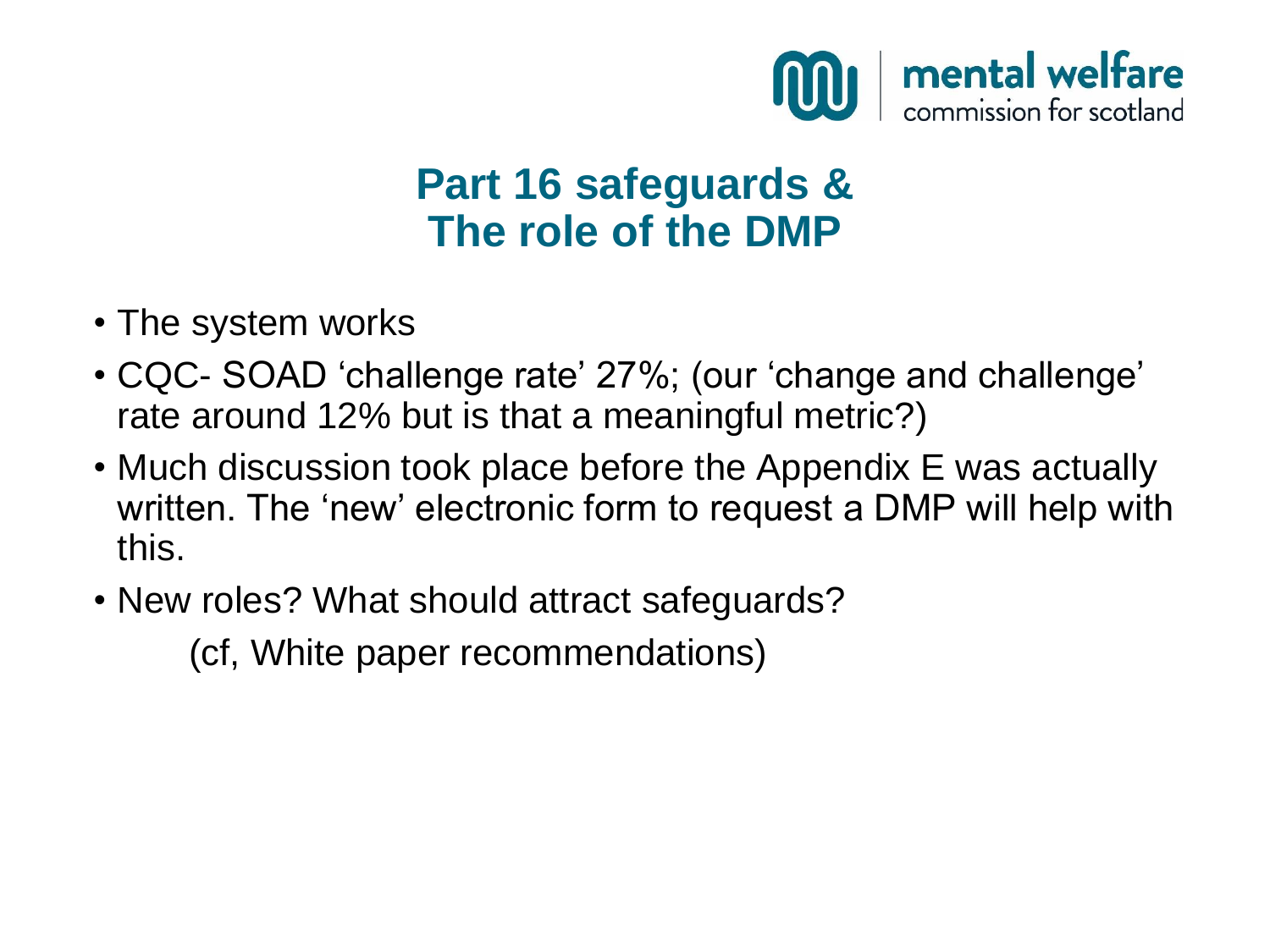

### **Best Practice, 'The SIDMA question' & 'Fusion'**

- Millan Committee concerned about capacity test, hence SIDMA introduced but remained undefined. Unique.
- Shek (2010) recommended full descriptions of SIDMA. 50% said lacks insight. Commission guidance on SIDMA recording (2014, reviewed 2017).
- Brown (in draft) SIDMA recording Only 12 out of 100 forms recorded the actual symptom that led to the impairment of decision making. Many forms just said 'inconsistent', insightless (81); mentioned a diagnosis.
- Should SIDMA be retained: with better training?; jettisoned in favour of capacity? Or something else? Implications for fusion? Join with the AWI?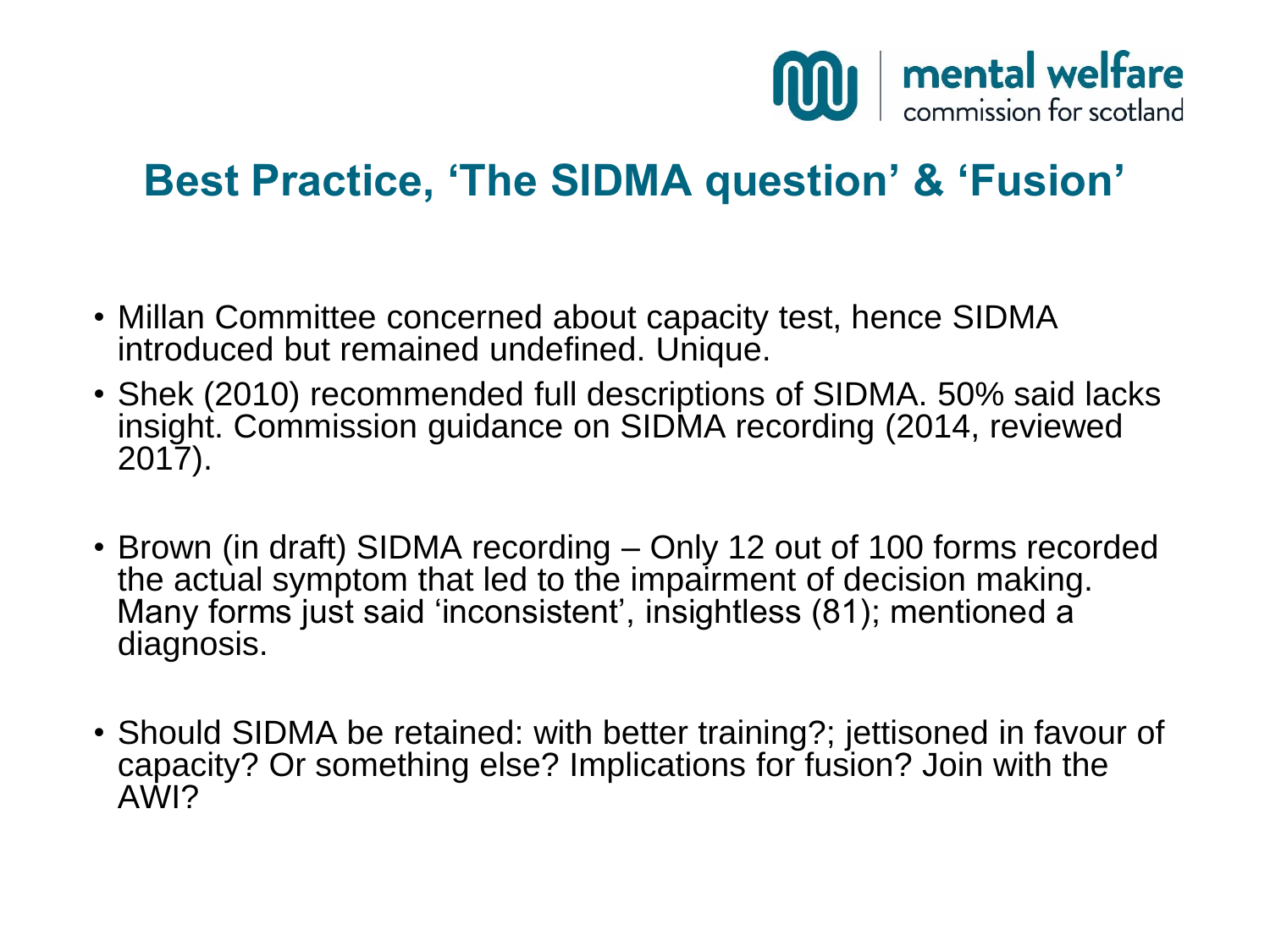

### **Finally, on governance mechanisms…**

- Act sets up the MWC
- Final report of the Independent Inquiry into Mental Health Services in Tayside https://independentinquiry.org

'A national review of the assurance and scrutiny of mental health services across Scotland, including the powers of Healthcare Improvement Scotland and the Mental Welfare Commission for Scotland.'

• Options – Role: NPM vs broader? Core constituencies? Powers?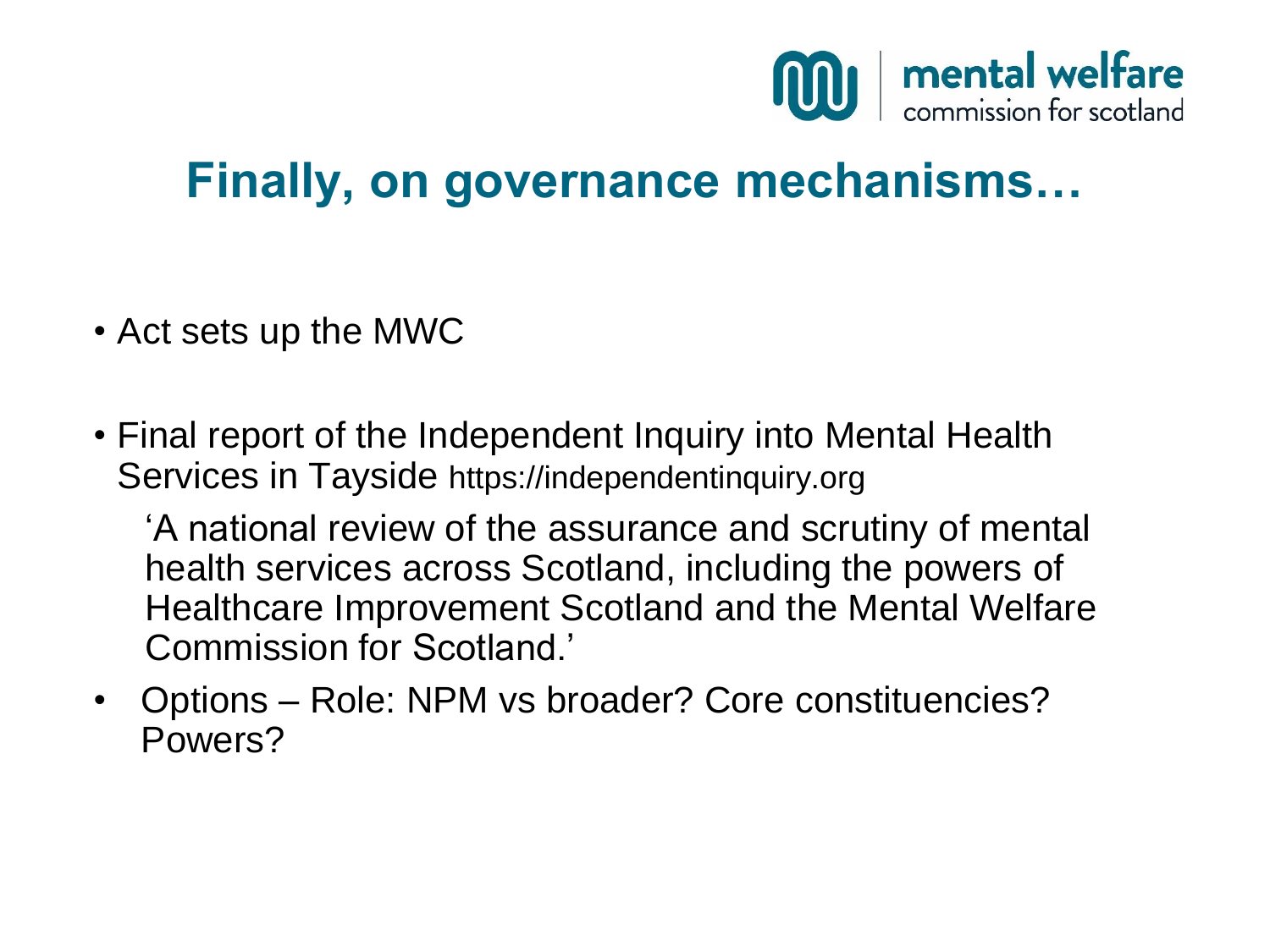

#### **Acknowledgments: people working on projects mentioned here**

Gail Robertson (Uni of Edinburgh)

Helen Alderson, Stephen Bailey, Anna Fletcher, Miriam Brown, Shani Ross (trainees on placement)

Colin Mckay

Donny Lyons

Wayne Martin

Moira Connolly